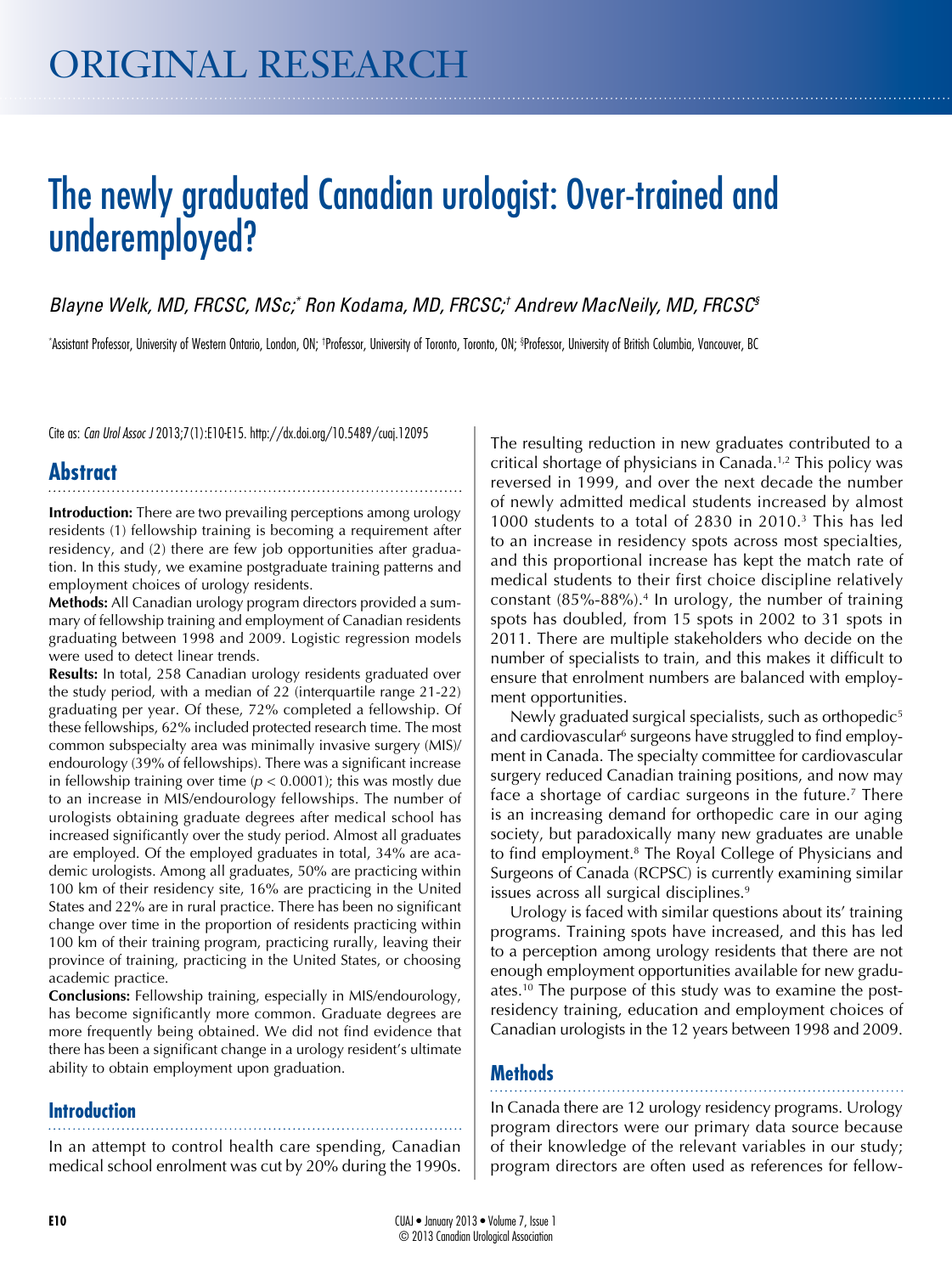ship applications, they are involved in job recruitment, and are usually a required reference for hospital privileges at the beginning of a urologist's career. In addition, urology programs in Canada are generally small, with a median of 2 (range: 0-5) residents a year, making the required recall of individual residents manageable.

We contacted all the program directors from Canadian universities with urology residents to gather information about their graduating residents between 1998 and 2009. We excluded international medical graduates. The program directors submitted a standard electronic report that summarized fellowship training and employment of Canadian residents graduating. We then reviewed the reports to ensure standard data coding.

Our final dataset included the following training variables: year of graduation, residency program completed, length of fellowship after residency, fellowship subspecialty area, research training during fellowship (a binary variable defined as at least 1 day per week of protected time for research, or a research year in a multiyear fellowship), and graduate degrees obtained during residency or fellowship (graduate degrees prior to residency were not considered).

The following employment variables were collected: whether the former resident is an academic urologist (defined as a rank of at least assistant professor and working in a hospital with regular urology resident rotations), whether they are currently a clinician scientist (defined as protected time for basic science research) and their current city and country of practice. The 2006 Canadian census was used to add population sizes for the city of practice. The distance between the training program and the city of practice was determined using an online distance calculator. To assess for trends over time, we grouped 2 consecutive graduating years together, which resulted in the 12-year period divided into sextiles. Institutional ethics approval was obtained for this study.

#### Statistical methods

Data is presented as proportions and medians. Where appropriate, the interquartile range (IQR) is reported. Logistic

regression models were used to assess for the significance of linear trends within binary variables over time; results are reported as odds ratios (OR) with 95% confidence intervals (CI). Significant results from these models were confirmed using the ungrouped year variable to ensure significant trends were not the result of grouping our data into sextiles. A *p* < 0.05 was considered significant. SAS 9.2 (SAS Institute, Cary, NC) was used for statistical analysis.

### **Results**

We had a 100% response rate from the 12 program directors. They identified a total of 258 Canadian residents who had graduated over the 12-year study period. Less than 3% of the values for any variable were classified as missing. Each training program contributed a median of 4 (IQR: 2-5) residents per sextile (with each sextile representing 2 consecutive years) (Table 1). A median of 22 (IQR: 21-22) Canadian urology residents graduated each year; this number has not changed significantly over time  $(p = 0.6701)$ .

#### Postgraduate training

Within the total cohort of graduating urology residents, 72% (185/258) undertook fellowship training. The length of fellowship was 0.5 to 1 year (38%, 71/185), 1.5 to 2 years (52%, 97/185) and 2.5 to 3 years (9%, 17/185). Protected time for research was included in 62% (114/185) of these fellowships; this percent increased to 86% (95/111) when considering only the fellowships greater than or equal to 2 years. A total of 193 fellowships were completed by the 185 residents (8 residents completed fellowships across 2 different disciplines). The most popular area of fellowship training was minimally invasive surgery (MIS) and endourology (39%, 75/193, Figure 1, part A).

A total of 28 residents (11%) obtained advanced degrees during residency (10/258), or during fellowship (20/185). The most popular degree programs were a Masters in Clinical Epidemiology (29%, 8/28), Masters of Science (25%, 7/28) and Masters of Education (21%, 6/28).

| Table 1. Total number of Canadian residents over time based on training program |         |            |        |          |         |           |        |               |    |                |                |       |                  |       |
|---------------------------------------------------------------------------------|---------|------------|--------|----------|---------|-----------|--------|---------------|----|----------------|----------------|-------|------------------|-------|
| Year                                                                            | Sextile | <b>UBC</b> | U of A | U of Man | Western | McMaster* | U of T | Queens U of O |    | McGill         | U de M         | Laval | <b>Dalhousie</b> | Total |
| 1998-99                                                                         |         |            | 5      | 2        | 2       | 0         | 8      |               |    | 6              | $\overline{4}$ |       | 4                | 40    |
| 2000-01                                                                         | 2       | 4          |        | 2        | 3       | 0         | 5      | 2             | 3  | 6              | 5              | 5     | 4                | 41    |
| 2002-03                                                                         | 3       | 6          | 5      | 2        | 4       | 0         | 8      | 2             | 4  |                | 3              | 2     | 5                | 48    |
| 2004-05                                                                         | 4       | 5          | 2      | 2        | 4       | 0         |        | 3             | 4  | 6              | 3              | 4     | 4                | 44    |
| 2006-07                                                                         | 5       | 6          | 3      |          | 2       |           | 6      | 2             | 5  | 3              | 5              | 4     | 5                | 43    |
| 2008-09                                                                         | 6       | 6          | 3      | 2        | 4       | 2         |        |               | 4  | $\overline{4}$ | 4              |       | 4                | 42    |
| Total                                                                           |         | 30         | 20     | 11       | 19      | 3         | 41     | 12            | 22 | 32             | 24             | 18    | 26               |       |

UBC: University of British Columbia, Vancouver, BC; U of A: University of Alberta, Edmonton, Alberta; U of Man: University of Manitoba, Winnipeg, Manitoba; Western: Western University, London, Ontario; U of T: University of Toronto, Toronto, Ontario; Queens: Queens University, Kingston, Ontario; U of O: University of Ottawa, Ottawa, Ontario; McGill: McGill University, Montreal, Quebec; U de M: Université de Montréal, Montreal, Quebec; Laval: Université Laval, Quebec City, Quebec; Dalhousie: Dalhousie University, Halifax, Nova Scotia. \*McMaster University started a urology residency program during the study time period, and graduated their first Canadian resident in 2007.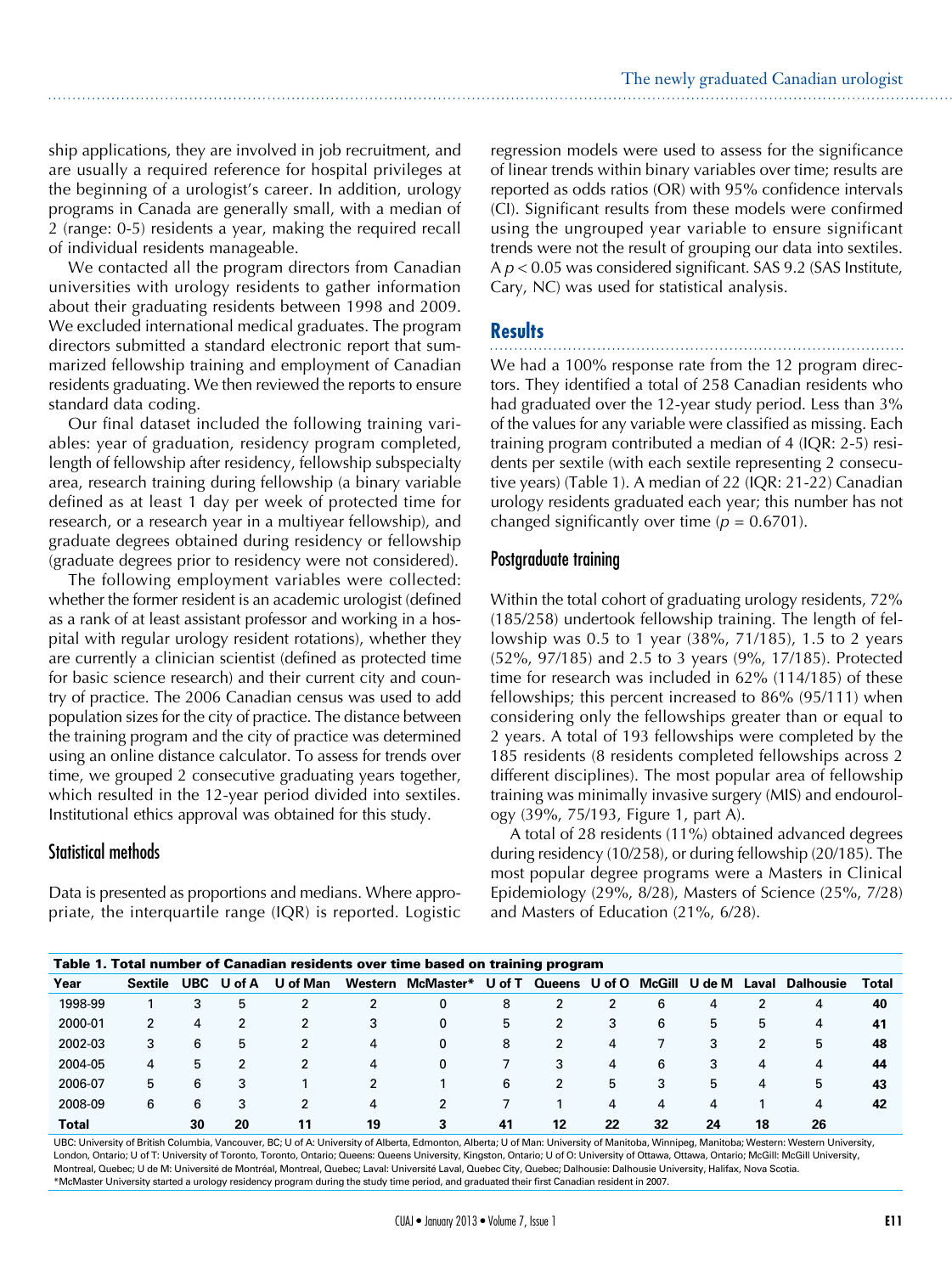

**Fig. 1.** Proportion of residents (among the 185 who completed fellowship training) selecting specific subspecialty training areas (overall [panel A], and over time [panel B]).

There was a significant increase in the proportion of residents pursuing fellowship training over time (*p* < 0.0001) (Fig. 2, Table 2). Among those who completed a fellowship, the length in years of fellowship training did not significantly change over time  $(p = 0.6600)$ . There was a significant increase over time in advanced degrees earned during residency and fellowship over time  $(p = 0.0314)$ . The proportion of residents selecting a specific subspecialty only changed significantly within the endourology/MIS group over time (Figure 1, part B, OR 1.247 per sextile, 95% CI 1.038-1.490,  $p = 0.0181$ ). Endourology/MIS was the only subspecialty significantly associated with community practice  $(p = 0.0041)$ .

#### Practice patterns

Almost all urology residents who graduated between 1998 and 2009 were employed at the time of this study (>98%). Of these, 34% (85/254) work as academic urologists, and 12% (30/254) as clinician scientists (Table 3). Of the 85 working in the academic setting, 65% (55/85) work at the university where they completed their residency. We also tallied the proportion that went on the academic careers among subspecialty disciplines (Table 3). Half of the residents (127/254) practice within 100 km of where they completed their training. Among residents working in Canada,



*Fig. 2.* Trend in the proportion of residents between 1998-2009 who obtained fellowship training and graduate degrees.

24% (51/214) left the province they trained in to practice in another province in Canada. In total, 22% (56/254) of residents practice in a city with a population of less than 100,000. In total, 16% (40/254) of residents currently practice in the United States. Of the urologists practicing in the United States, 41% are at academic institutions. Academic urologists are more likely to have: completed a fellowship (especially one with research training), obtained a graduate degree during residency or fellowship, a practice near their training program, and a practice in a large city (Table 4).

There has been no significant change over time in the proportion of residents practicing within 100 km of their training program, practicing in a rural location, leaving their province of training, practicing in the United States, choosing academic practice, or becoming a clinician scientist (Table 2).

#### **Discussion**

Fellowship training is an essential part of acquiring specialized surgical skills, and is necessary for academic practice. Among uro-oncologists, this additional training may translate into better oncologic outcomes.<sup>11</sup> The field of urology continues to rapidly expand; new technology is leading to innovative surgical procedures, and there is a continual increase in relevant clinical knowledge. Our results demonstrate that fellowship training is increasingly common among Canadian urologists; 93% of residents graduated between 2008 and 2009 chose to complete a fellowship. This increase in fellowship training, which was traditionally associated with academic practice, does not seem to be associated with an increased need for academic urologists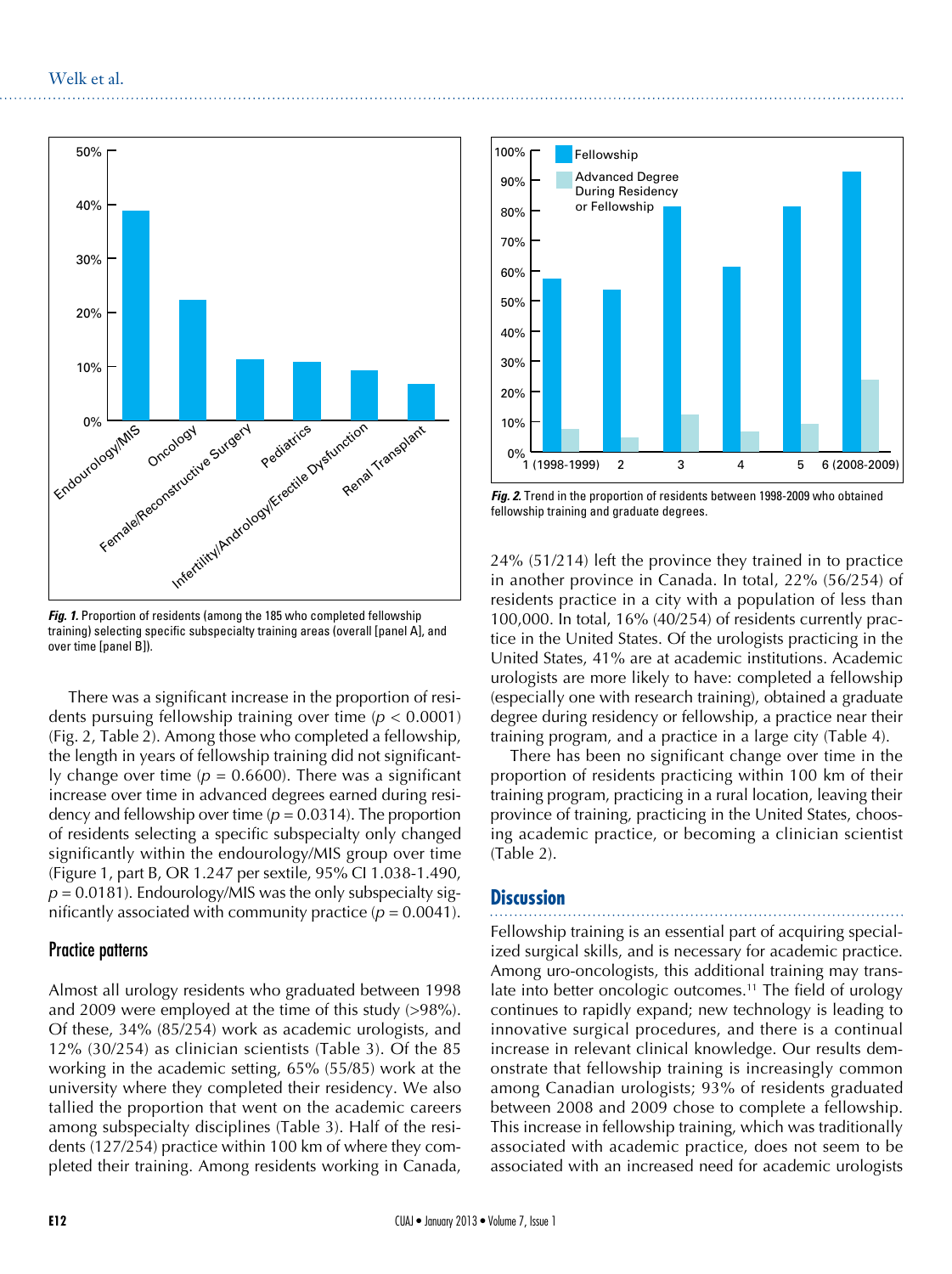|                                                 | Odds ratio per<br>sextile (95% CI) | p value     |
|-------------------------------------------------|------------------------------------|-------------|
| Fellowship training                             | 1.423<br>$(1.194 - 1.694)$         | $< 0.0001*$ |
| Fellowship with research training               | 1.049<br>$(0.877 - 1.255)$         | 0.6021      |
| Graduate degree during<br>residency/fellowship  | 1.313<br>$(1.025 - 1.682)$         | $0.0314*$   |
| Practicing within 100 km of<br>training program | 0.926<br>$(0.800 - 1.072)$         | 0.3011      |
| Left province of training program               | 1.117<br>$(0.956 - 1.305)$         | 0.1641      |
| Practicing in city with <100,000<br>population  | 0.981<br>$(0.823 - 1.171)$         | 0.8356      |
| <b>Practicing in the United States</b>          | 1.107<br>$(0.903 - 1.358)$         | 0.3281      |
| Academic practice                               | 1.013<br>$(0.866 - 1.186)$         | 0.8701      |
| Clinician scientist                             | 0.949<br>$(0.752 - 1.198)$         | 0.6576      |

Table 2. Trends over time in fellowship and employment choices\*

The odds ratio represents the odds over time, based on increasing 2 year time periods; an odds ratio of >1 means the outcome was more common over the study period. CI: confidence interval.

as there has not been a concurrent increase in urologists obtaining an academic appointment.

The increase in fellowship training has primarily occurred within the subspecialty of MIS/endourology. The use of MIS techniques has rapidly become a standard among all surgical specialties because of patient demand and economic pressures to shorten hospital stays. A survey of Canadian urologists in 2003 found that MIS surgery and percutaneous renal access were perceived as the most relevant subspecialty areas for clinical practice.<sup>12</sup> Acquisition of these skills are part of MIS/endourology fellowships. However, MIS in urology has been established since the  $1990s$ ,<sup>13</sup> and should be well integrated into current urology residency programs. In fact, the RCPSC objectives for training require that graduating urologists be able to independently perform an MIS nephrectomy.14 Despite the obvious importance of MIS nephrectomy, residency training in this procedure may

| Table 3. Proportion of subspecialty trained fellows that |  |
|----------------------------------------------------------|--|
| obtained employment in an academic practice              |  |
| Associated and the composition of                        |  |

|                                               | <b>Academic practice</b> |
|-----------------------------------------------|--------------------------|
| Endourology/MIS                               | 36% (25/70)              |
| Oncology                                      | 54% (22/41)              |
| Female/reconstructive surgery                 | 62% (13/21)              |
| Pediatrics                                    | 57% (12/21)              |
| Infertility/andrology/erectile<br>dysfunction | 39% (7/18)               |
| Renal transplant                              | 77% (10/13)              |
| MIS: minimally invasive surgery.              |                          |

not be ideal, as there is considerable disagreement between staff urologists and residents regarding the degree of involvement during actual cases.<sup>15</sup> A second contributing factor to the high number of MIS fellowships may be the available community employment opportunities; 64% of urologists who complete these fellowships are in community practice (a proportion that is higher than the other fellowship areas). Perhaps there is a real or perceived need for MIS fellowship training to enhance the skill set of existing community urology practice groups. A third possibility is that employment opportunities may be increasingly more difficult to come by, and therefore urologists are undertaking extra training while waiting for a job opportunity to arise.

There are multiple challenges to becoming a successful academic physician: the opportunity cost of extended training time, securing grant funding, time pressures, and understanding how to successfully conduct clinical research. Graduate degrees offer a structured, accredited program with research mentors. Canadian urologists appear to be incorporating graduate degrees into their fellowship and residency, with a significant increase in these graduate degrees over time. Most recently, 24% of graduating residents between 2008 and 2009 completed a graduate degree. However, an advance degree or research training does not always equate to practice in an academic centre. A third of the urologists in this study who obtained advanced degrees chose community practice; of the 114 residents who completed a fellowship with a significant research component, 37% went in community practice.

| Table 4. Training and practice characteristics of urology graduates over the past 12 years based on academic or community |
|---------------------------------------------------------------------------------------------------------------------------|
| practice*                                                                                                                 |

|                                                                                      | Entire cohort (n=258) (including<br>those currently unemployed) | <b>Academic practice</b><br>$(n=85)$ | <b>Community practice</b><br>(n=166) | Chi square test |  |  |
|--------------------------------------------------------------------------------------|-----------------------------------------------------------------|--------------------------------------|--------------------------------------|-----------------|--|--|
| Fellowship training                                                                  | 72 % (185/258)                                                  | 100% (85/85)                         | 56% (93/166)                         | $p<0.0001*$     |  |  |
| Fellowships with research training                                                   | 62% (114/185)                                                   | 81% (68/84)                          | 46% (42/93)                          | $p<0.0001*$     |  |  |
| Graduate degree during residency/fellowship                                          | 11% (28/258)                                                    | 24% (20/85)                          | 6% (10/166)                          | $p=0.0004*$     |  |  |
| Practicing within 100 km of training program                                         | 49% (126/254)                                                   | 66% (56/85)                          | 40% (66/166)                         | $p<0.0001*$     |  |  |
| Left province of training program                                                    | 36% (91/253)                                                    | 31% (26/85)                          | 38% (62/166)                         | $p=0.2732$      |  |  |
| Practicing in city with <100,000 population                                          | 22% (56/254)                                                    | 1% (1/85)                            | 31% (51/166)                         | $p<0.0001*$     |  |  |
| Practicing in the United States                                                      | 16% (40/254)                                                    | 18% (15/85)                          | 13% (22/166)                         | $p=0.3527$      |  |  |
| $*$ Chi equared test was used to compare academic and community practice proportions |                                                                 |                                      |                                      |                 |  |  |

\*Chi squared test was used to compare academic and community practice proportions.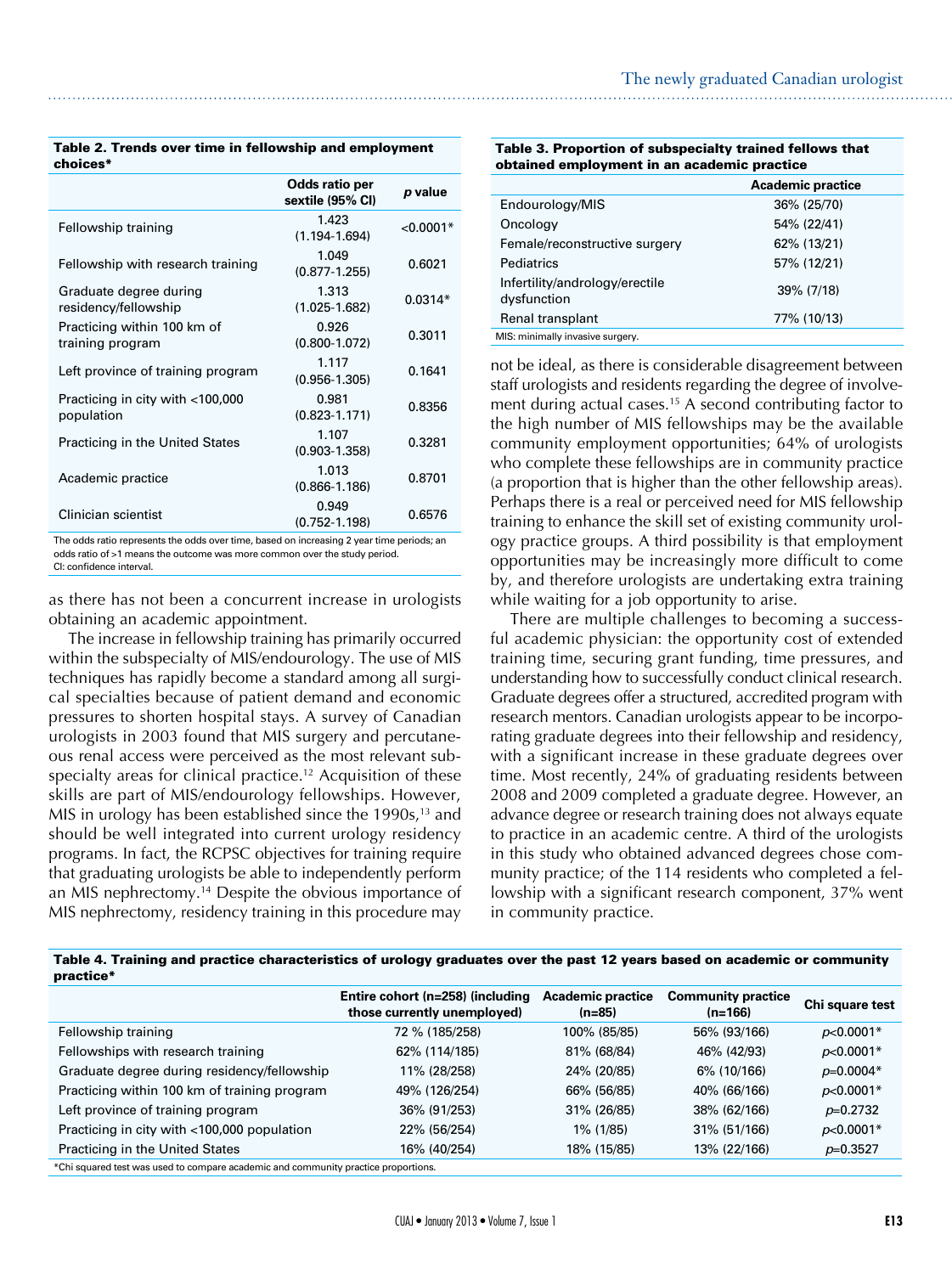

*Fig. 3.* Total number of practicing urologists in Canada.

Despite the perception among residents that there is a lack of employment opportunities, almost all Canadian urology residents that graduated between 1998 and 2009 are employed. The total number of practicing urologists in Canada has risen (Fig. 3);<sup>16</sup> this suggests that the workforce is accommodating an increasing number of urologists. Other factors that would suggest there is a lack of jobs in Canada (i.e., residents moving out of province or moving to the United States to find employment) have not changed significantly over time. However, the "difficulty level" of obtaining these jobs was not directly measured in this study. These findings must also be tempered by the fact that the graduating urology cohort has not increased significantly over the study period. The 2011 newly admitted first year urology residents will not graduate until 2016, at which point the number of Canadian trained urology residents graduating each year will potentially be 50% greater than that seen during our study period.

The training centre of a urologist seems to have a significant influence on their eventual practice location: two-thirds of academic urologists return to their residency centre to practice, and half of all urologists practice within 100 km of their residency training city. This may be because of personal preference, the population distribution of Canada or a "regional" advantage for employment opportunities. This employment pattern is important, and should be considered when allocating additional training spots in the future.

A previous work force planning study for Ontario urologists was published in 1999 by Pace and colleagues.17 The authors estimated that there would be a shortage of urologists in Ontario by 2010 unless training spots were increased.

They calculated that 259 urologists would be required in 2010 (very similar to the 247 urologists that were found to be currently active in Ontario in 2010<sup>16</sup>). Continued efforts to increase practice numbers across the country by increasing hospital resources will be required to ensure timely access to urologic care for our aging population.

This study provides a picture of the fellowship training and employment choices made by Canadian urologists. These variables are likely to continue to change as urology and health care in Canada continue to evolve. Although this study suggests some reasons for the trends that have been observed, ultimately many factors not measured in this study likely play a significant role; these factors include the city where the urologist grew up, family influences and specific characteristics of individual job opportunities. The trends shown in this study are true only for the study period, and may change in the future.

#### **Conclusion**

Canadian urology graduates are more likely to undertake fellowship training and pursue graduate degrees than in past years. MIS/endourology fellowships have been increasingly popular over time, and this seems to be in preparation for community practice. Signs of difficulty finding employment, such moving to the United States or another province to practice, were not demonstrated. With increasing graduating cohorts expected, it is important that as a specialty we continue to monitor the employment and training patterns of urologists in Canada.